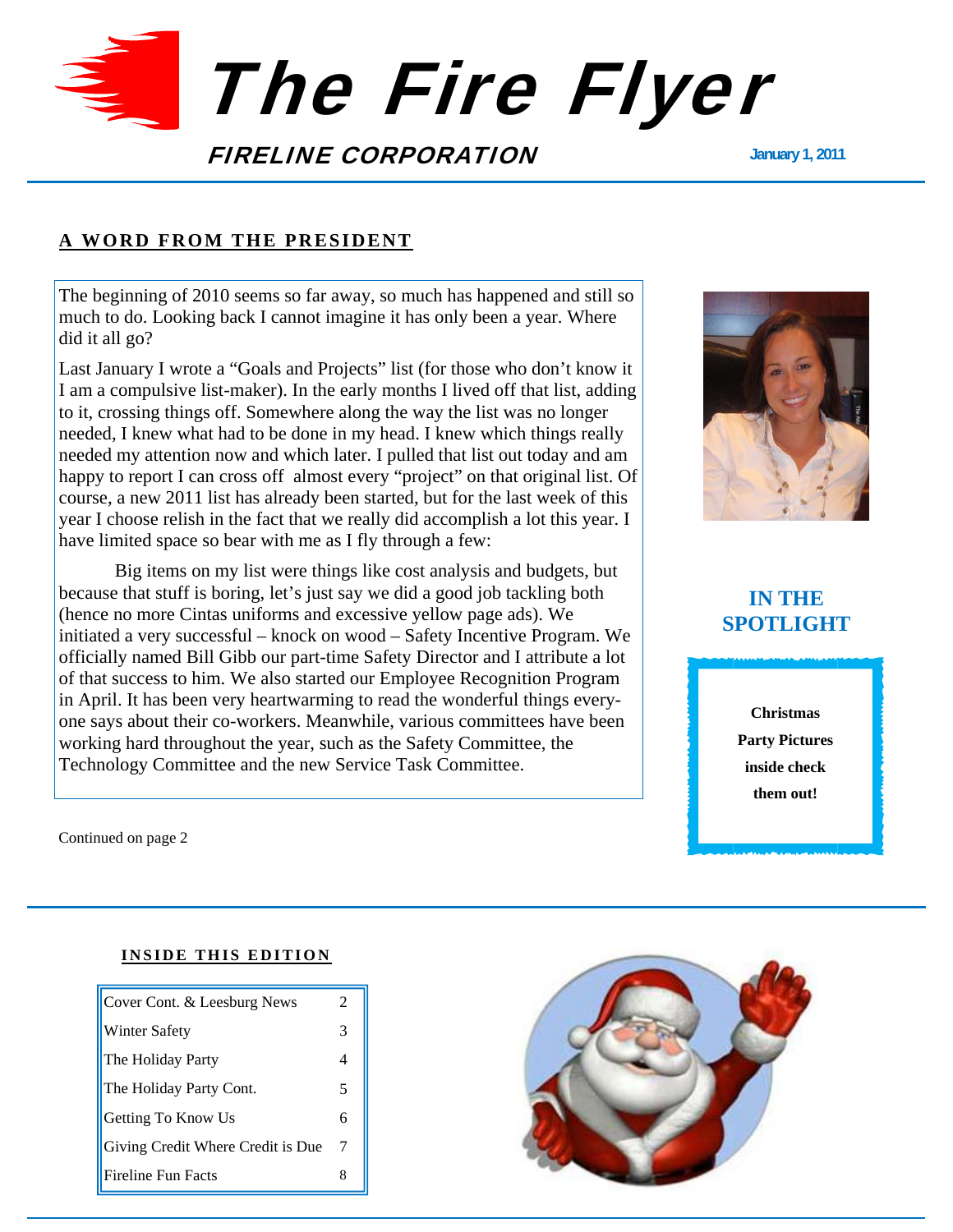### A WORD FROM THE PRESIDENT CONT...

 The Portables departments launched a successful mail campaign for increased sales, while the Sprinkler and Suppression department merged to join forces. They also sold their first Water Mist system, installation of which is currently underway. And our Vehicle Systems department is picking up multiple large contracts, seeing unprecedented growth.

 There has been extensive training through the various departments. Our employees have received training from Notifier, Keltron, Chemtron, Fenwal, Ansul (fire extinguishers), Ansul (foam systems), Firelite, Victaulic, and more. We just finished building our new fire alarm training room in the old warehouse with all the current Notifier panels. We are looking forward to developing more in-house training programs for both our beginner level and advanced technicians.

 It has also been a year heavy in new technologies. The entire System Service Department launched an electronic report protocol. Now all inspection and field reports are done on laptops, sent remotely into the office and emailed to the customer. We also spent the better part of a year scanning and then shredding our old reports. As a result we were able to remove over 15 file cabinets and now have an electronic filing cabinet. Even our accounting department is becoming more automated; they are scanning checks into the bank instead of making our usual "check runs". All of these acts are pushing Fireline into the future- they are increasing our efficiencies and preparing us for the next big wave of technology. We even updated our entire phone system to allow remote phone forwarding. Now the office can follow you anywhere (a good thing to some, maybe not to others!).

 Overall, it's been a heck of a year. Much has been accomplished and I look forward to seeing the benefits in 2011. I am so proud of everyone here for working so hard to help Fireline grow and succeed. Thanks to everyone. I hope you had a wonderful holiday season and look forward to celebrating the New Year with you.



# *Let it Snow… Let it Snow…*

Chris Brewster, Leesburg's new "Shop Technician" was all smiles shoveling snow on Thursday. Chris joined the Leesburg Branch in November of this year. Chris brings lots of smiles to the employees and customers with his great sense of humor while still getting his work done. Welcome to *Fireline* Chris.



*All of us in the Leesburg Branch would like to wish you and your families a Very Merry Christmas and a Happy New Year.*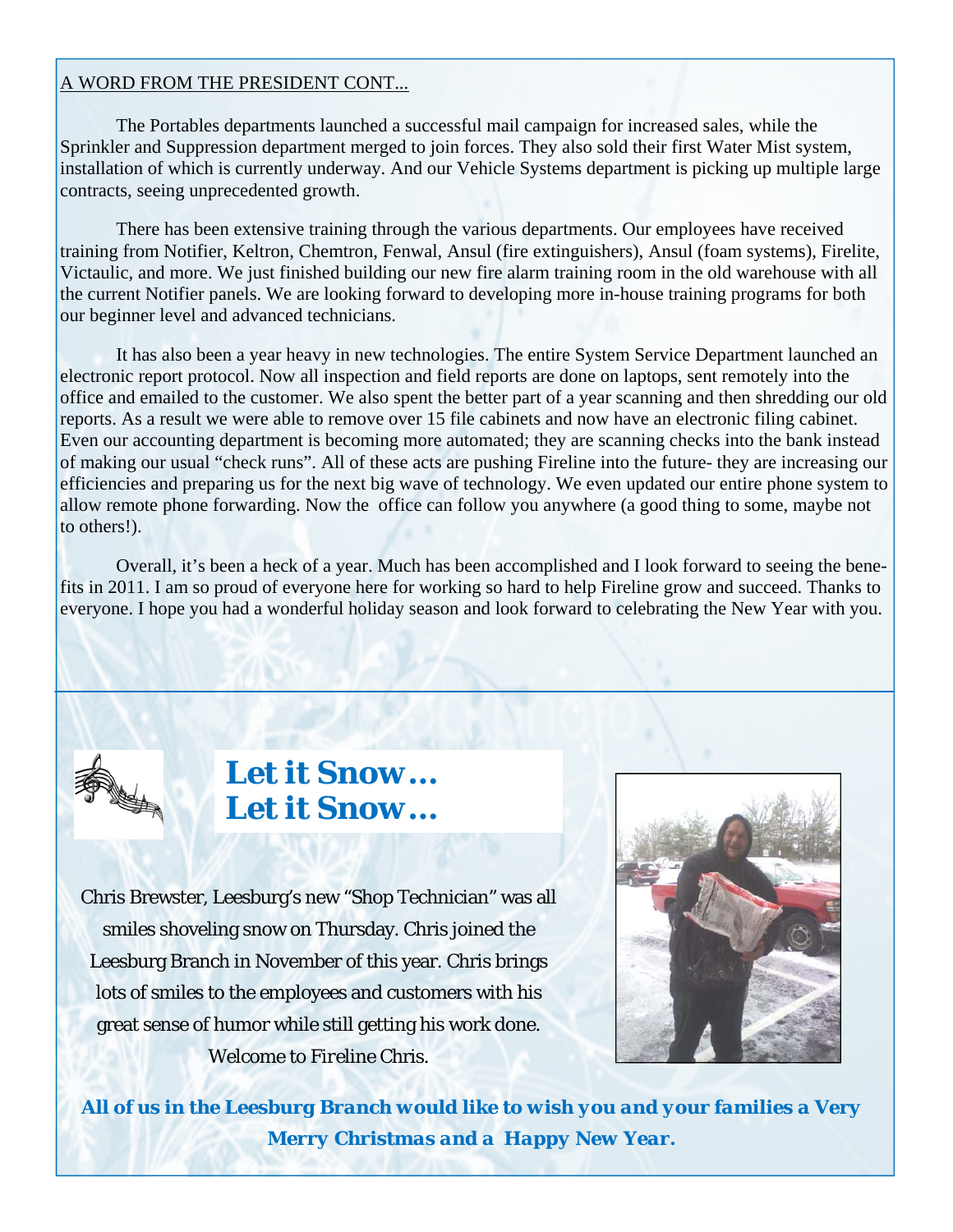# **Safety Tips For Being On The Road In Winter Weather**

# **Winter checkup for your car:**

- 1. Check ignition, brakes, wiring, hoses and fan belts
- 2. Change and adjust spark plugs
- 3. Check the air, fuel and emission filters, and the PCV valve
- 4. Inspect the distributor
- 5. Check the battery
- 6. Check the tires for air, sidewall wear and tread depth
- 7. Check antifreeze level and freeze line

# **Equipment for an emergency situation:**

- 1. Properly inflated spare tire, wheel wrench and jack
- 2. A shovel
- 3. Jumper cables
- 4. Tow and tire chains
- 5. Bag of salt or cat litter

## **Supplies for an emergency situation:**

- 1. Flashlight and extra batteries
- 2. Reflective triangles and brightly colored cloth
- 3. Compass
- 4. First aid kit
- 5. Windshield washer fluid
- 6. Ice scraper and snow brush
- 7. Wooden stick matches in a waterproof container
- 8. Scissors and string/cord
- 9. Non-perishable, high energy foods

During long distance travel having supplies to keep you warm is always a good idea

# **Hazards of Winter Driving**

**There are many driving hazards that we face every day when the weather is clear and dry that become compounded when changes in the weather create fear and anxiety, often hampering our ability to make good decisions!!** 

## **Always use caution when driving any vehicle. Here are a few reminders regarding driving in inclement weather conditions.**

- Use caution when driving on bridges or concrete highways. These surfaces are the first to freeze.
- Do not pass snowplows or salt spreaders, and don't follow them too closely.
- Be aware of falling temperatures and ice or snow spots. Wet roads will freeze quickly.
- Be aware of pedestrians if sidewalks are impassable.
- Be aware of icy spots or other hazards hidden below slushy road surfaces.
- Don't turn corners to tightly.
- Signal early to allow others time to react and adjust to your intended movements.
- Slow down in advance of shaded areas, especially on curves. These areas will not thaw as quickly.
- Fog, snow, or wet and overcast conditions will reduce visibility. Use those headlights!
- Use low beam headlights in fog or snow. This directs the light to the road surface where it is needed.
- Slow down! Stopping efficiency is hampered significantly by inclement weather conditions.
- Make sure your tires are in good condition and properly inflated.
- If you must stop along the way, find a safe place to pull off the road.

**Changing weather conditions challenge our driving ability. The key to our continued safety is anticipating the hazards ahead and adjusting our behavior accordingly.**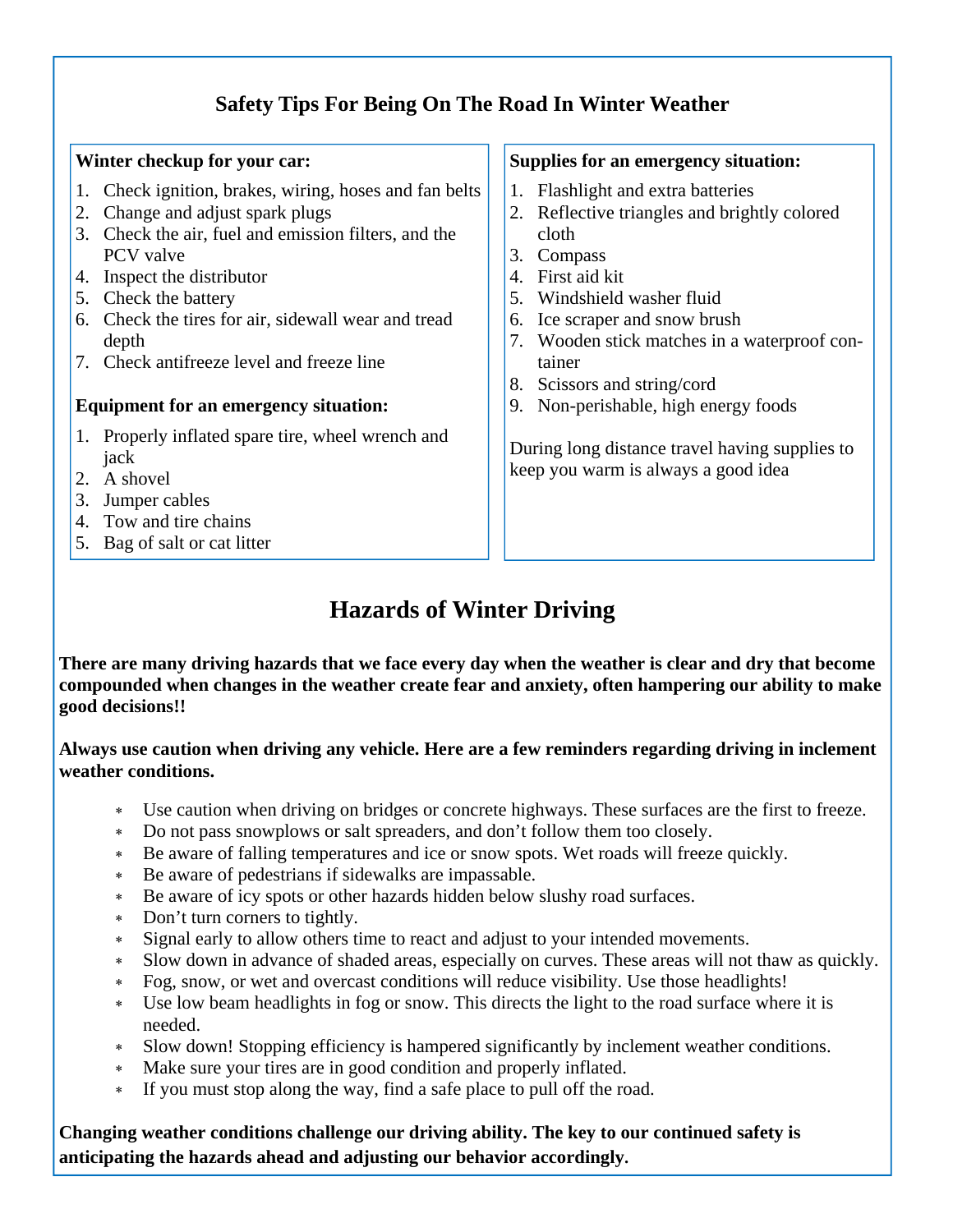# **Happy Holiday's**



When you are a child, the holidays are all about presents. And why not? Presents are fun and new and neat to play with (for about 5 days). But as you grow up, it becomes less about what you get, and more about what you give. You become more excited to watch someone you love open that perfect gift you found. It makes you feel good. It is the joy of giving and the holiday spirit.







# **From Fireline**

It is sometimes hard to hold on to that feeling all year long. You are no longer a kid, and that means responsibilities and work. But lucky for you there is good news! Work doesn't have to deprive you of that holiday spirit of giving. You give the gift of safety every day at Fireline! You help so many people every day, just by going to work. And for that you should be proud.

So enjoy that holiday spirit all year long. You deserve it!



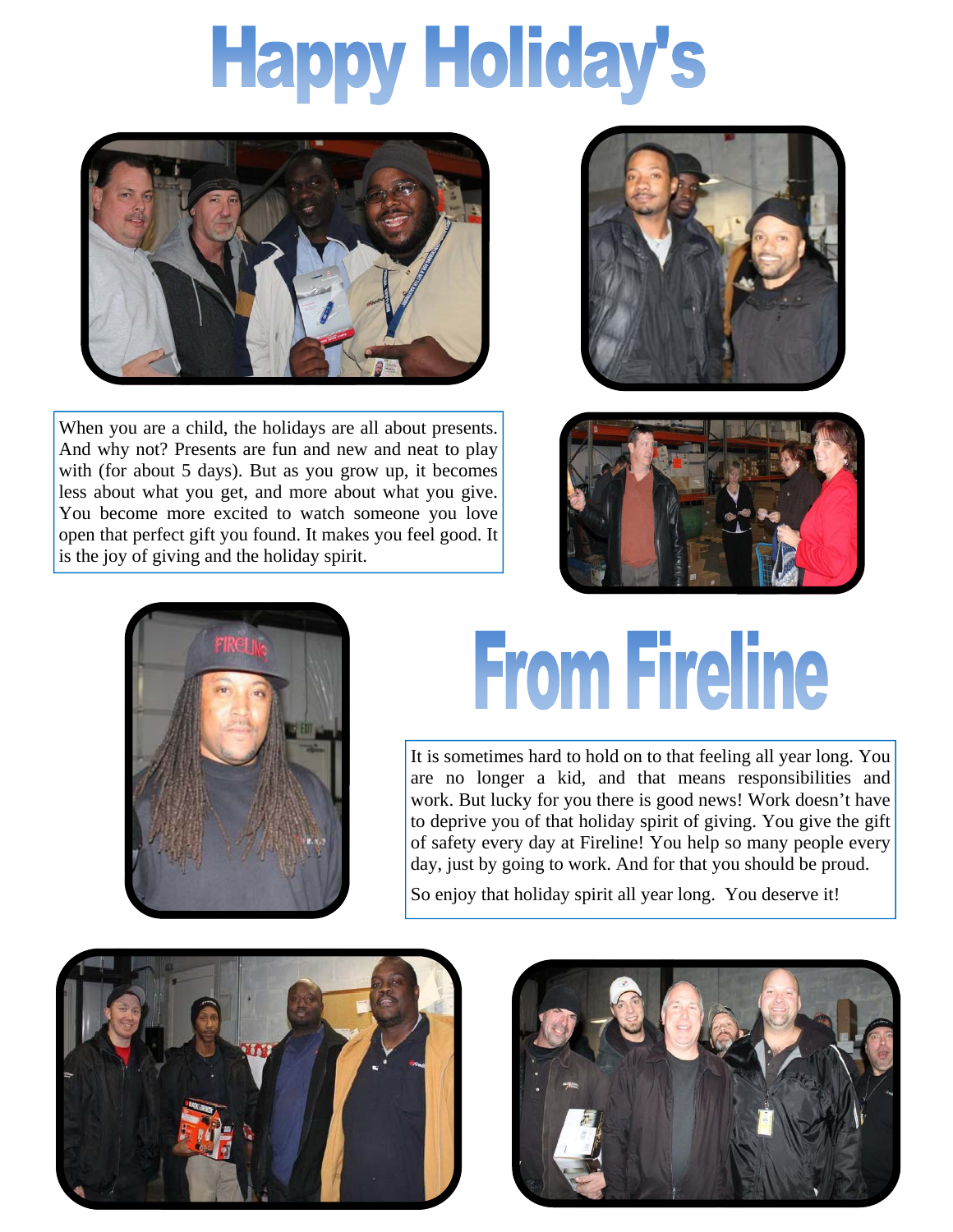# **HOLIDAY PARTY FUN**



# **GOOD FOOD**



# **GIVEAWAYS**



# **DRINKS ALL AROUND**





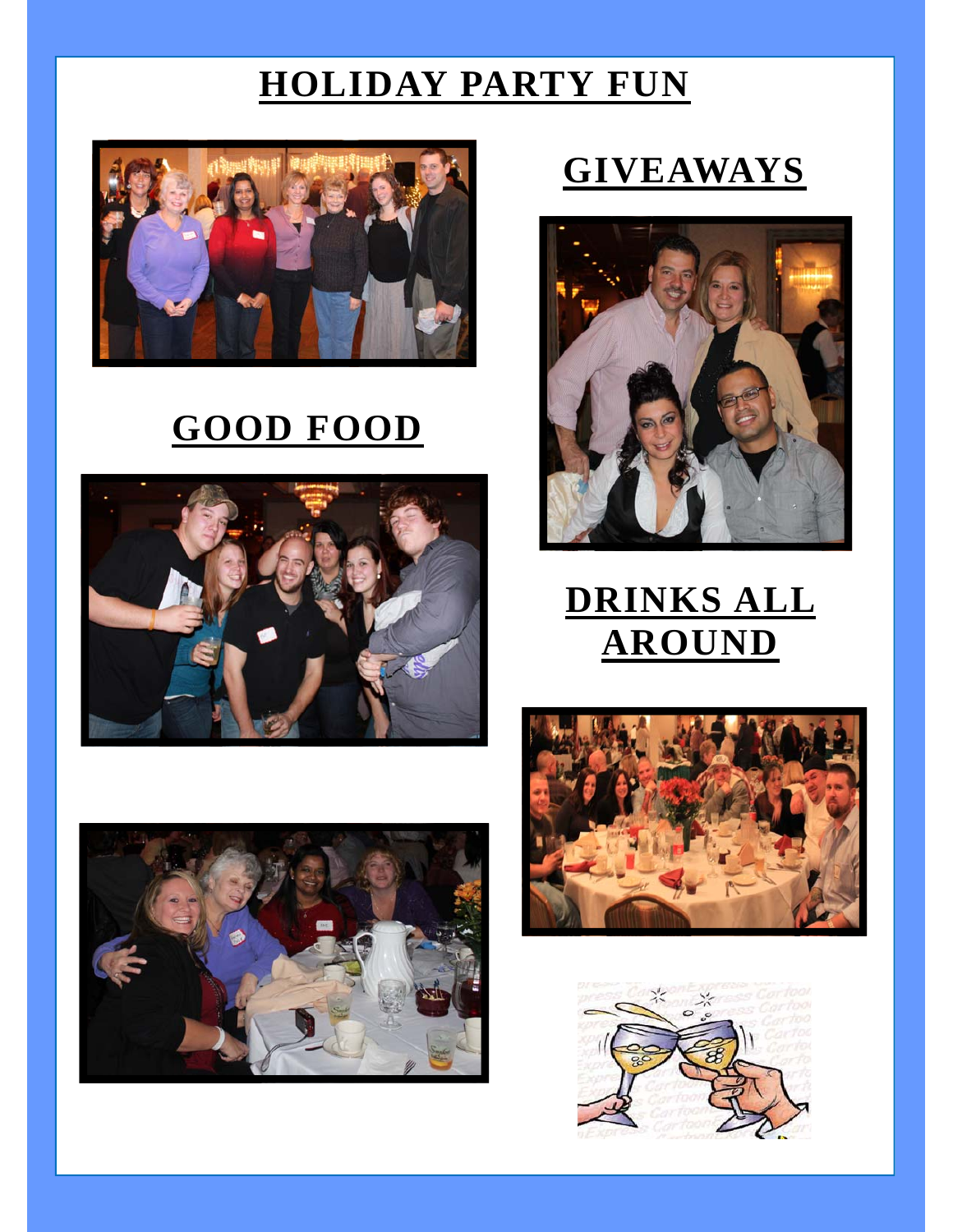



JUSTIN FISHBACK

Justin who was most recently the Supervisor of the kitchen systems department in our Leesburg office was promoted to Assistant Branch Manager. His days consist of meeting with clients and Fire Marshals, bidding jobs, applying for permits, the occasional install and managing technicians. Justin appreciates that with his job comes knowledge, there is always something to learn and he enjoys sharing that knowledge with others.





### RASANJALI WISIDAGAMA

Ras, whose job was her fathers before her, handles the never ending task of paying Fireline's bills. She performs several administrative tasks during the day. There is a lot of paper work but she truly enjoys it. It is challenging, keeps her focused all the time, as well as vigilant and very organized. Ras would like to share her philosophy with her fellow colleagues "Start your day with a positive attitude no matter what the work load, be organized and loyal to the company do your best and appreciate what you have!" She would also like to say "Thank You to our former President Mr. Steve Waters for giving me this opportunity to work for this nice company and also to my father for giving me the wonderful training to come this far"



 $\overline{c}$ 



JAMES PORTER

James has been working for Fireline since 2001. He is an Emergency & Exit light technician. On an average day he performs full function emergency light tests and repairs lights that fail. Like many other Fireline employees one of the most enjoyable parts of his job is visit several different location during the day.



JEFF SMITH

Jeff has been in fire protection for 25 years the last 6 months of which with Fireline. He started out inspecting kitchen systems and filling extinguishers working his way into sprinkler, fire alarm and suppression inspection. His day is full of variety, different systems, locations and the occasional service call. Jeff enjoys working with and getting to know his fellow coworkers "everyone has something to teach me". He enjoys learning new ideas and techniques from anyone willing to share their knowledge then sharing that knowledge with others. Knowing that he can make a difference in anyone's day be it customer and/or coworker and that they can make a difference in his is very satisfying.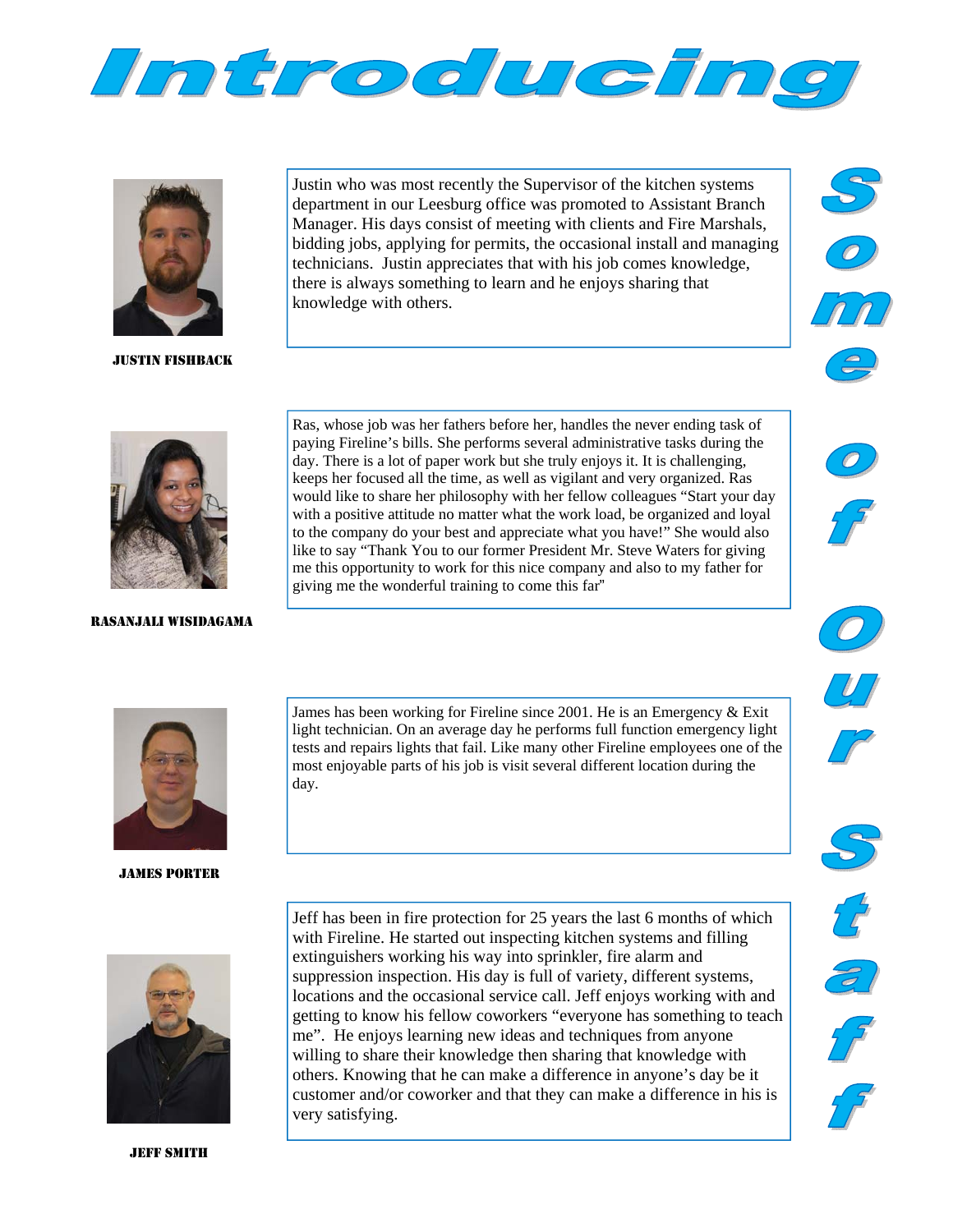

The small details are just as important as the big ones!!

"We have encountered a fair number of workman on this and other projects, and Tony was quite impressive in his demeanor and conscientiousness in taking care of the areas in which he worked. He had to remove ceiling tiles, cut pipe, deal with drywall areas, etc and he was very attentive to covering items in the areas he worked as well as being spotless in his cleanup. These may seem like small details but they are significant to us in the workplace and we appreciated his respectful manner in doing his job".

Patricia Boland, MSW School of Social Work University of Maryland

Looking good service department!!

A customer/tenant at Scenery Point Condo's called to say "Thank you" for the quick response to his call for repairs. He also wanted to make clear that Matt Williams and Ken Cooke were very professional and helpful. He was extremely pleased with their service and wanted to make us aware of that.

Congratulations Shane your hard work did not go unnoticed!!

"Shane Herndon really came through. The guy we assigned to assist him said he performed admirably and worked extremely hard to knock this out. If you have any type of an awards program, I would recommend Shane for recognition. Thanks for superb support!"

Tim Dickerson Dulles International Airport